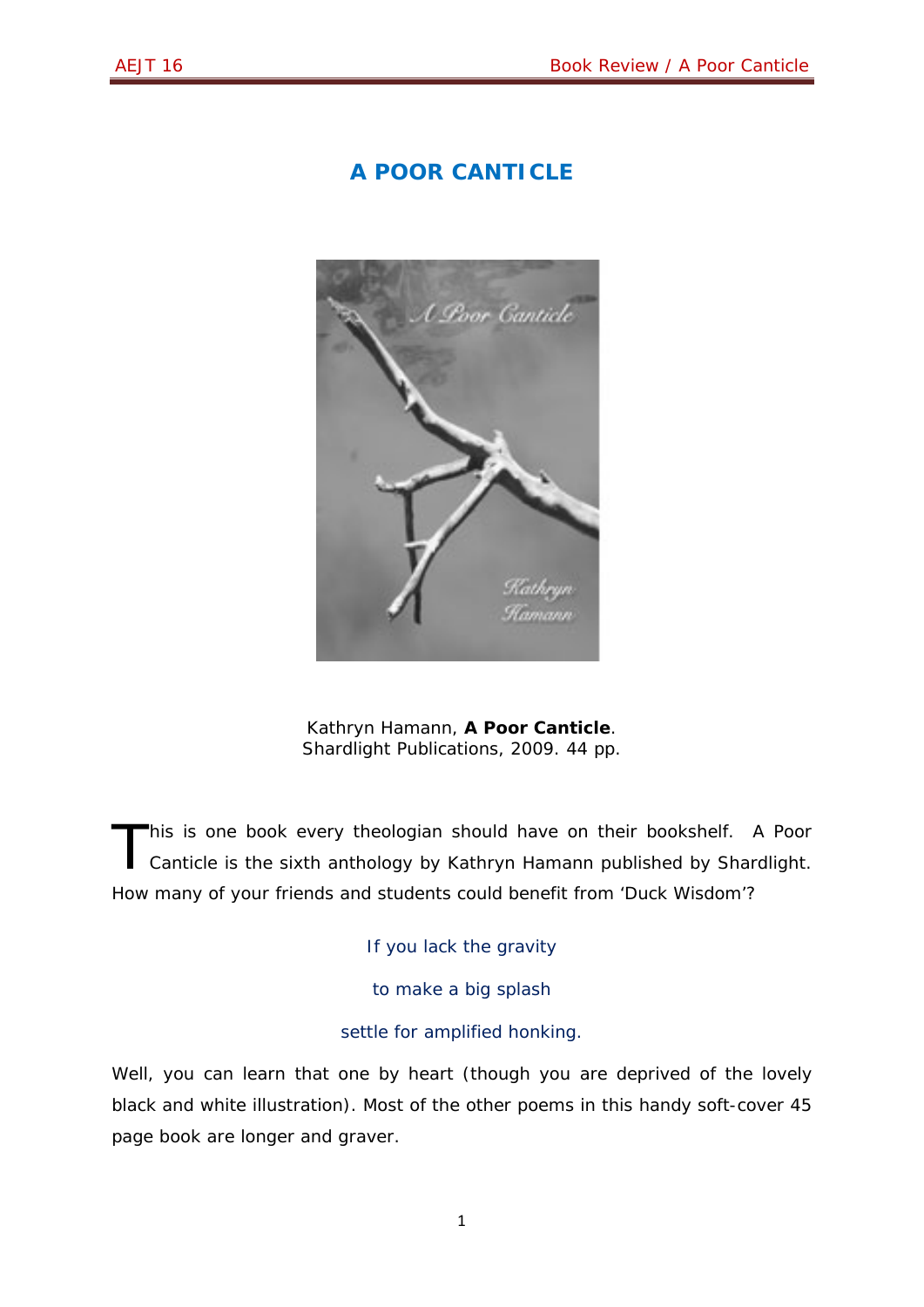However, the given poem and a prior, equally-short evocative verse which is, significantly, an acrostic of Love, can be seen as preface and forward; these initial pages are correspondingly Latin numerics. For me the whole is a combination of work of art, a theological resource, and spiritual inspiration. The poetry is both lyrical, and prose-poetry somewhat in the style of T.S. Eliot and yet uniquely exploratory.

Like Eliot, Hamann weaves into the natural rhythm of speech, words rich with spiritual connotation, and images dense with theological import. The significance of 'Brother Ass' would of course be clear to any friend of St Francis; Hamann herself is a member of the Third Order. This poem is a good example of her skill at juxtaposing sense impression and symbol to communicate both spiritual experience and theological insight. One cannot really select a part of this particular poem for illustration, because the whole is needed to convey the message so that the reader (or hearer) may 'wake . . . and live by sight'.

Kathryn's poetry reflects her own life's journey. Behind the argument with Epictetus in Diatribe', we may recognize her work with children with a disability; one may sense the suffering of someone with cystic fibrosis, but beyond that a spiritual freedom impossible to circumscribe which is the window to transcendent beauty.

For me in this particular anthology, it is other poems such as this, like 'Heamorrhage' and 'A Leper Speaks' that evoke her deep engagement with the 'other' which are most extraordinary. With a very fine poet-pencil line she seeks with the eye of faith the contours of suffering, degradation and transformation. One is drawn in to identification with the leper embraced by Francis; an experience that gives rise to understanding of his song which is simultaneously joy and sorrow:

> His song spills over me pooling in pitted skin. And my body rises a little as if it would give thanks . . . and what is left of throat, lips

> > 2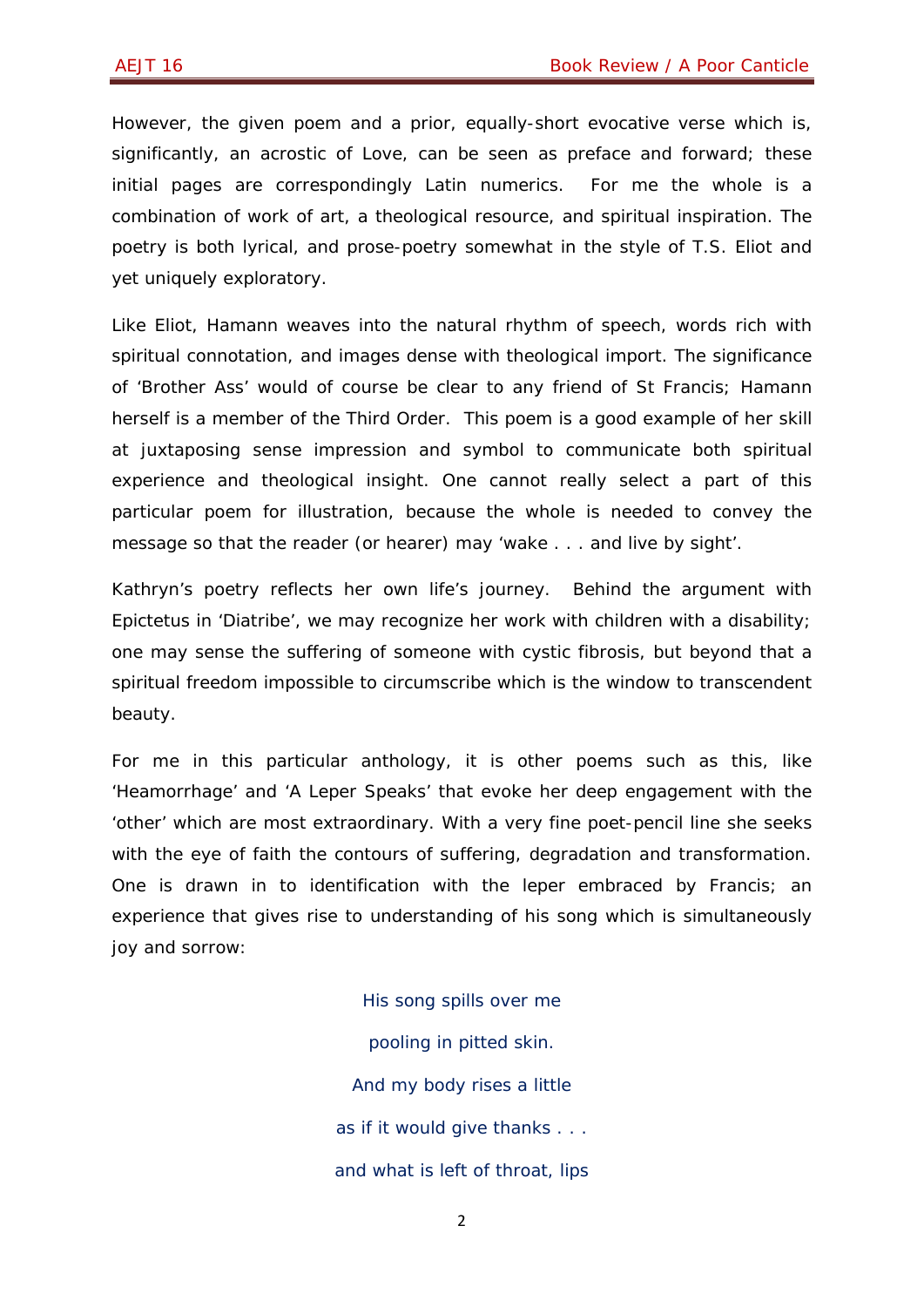adds a cracked harmony.

Agony and joy cross . . .

at their meeting point . . .

I see the face of my God.

…………………………………..

I am a man who has learnt

the one, the best,

the song without price.

The Resurrection itself is acknowledged. Hamann quotes Aquinas: 'Joy is the noblest act of man', and in , 'Joy comes in the morning' there is the reassurance that:

> . . . you shall be given joy – the deep vein the inexhaustible treasure that lay in the heart of pain.

I like this clear-cut verse which speaks the simple wisdom of deepest insight won by the humane act. His kiss received by the leper, Francis can say:

. . . graced by your generosity

I have a Brother,

## better than myself.

We find a similar irony in 'Friar Wolf' where it is the 'fierce lambs' who are tamed, something that surprises and satisfies while on the other hand, the irony of 'The Prayer of the Merchant' is chilling.

Humility as the deep wisdom of 'Lady Poverty', Francis' charism, is the anthology's underlying extended metaphor. Take the time to read this book slowly and relish the deft play of words that allows such brevity to make its

3